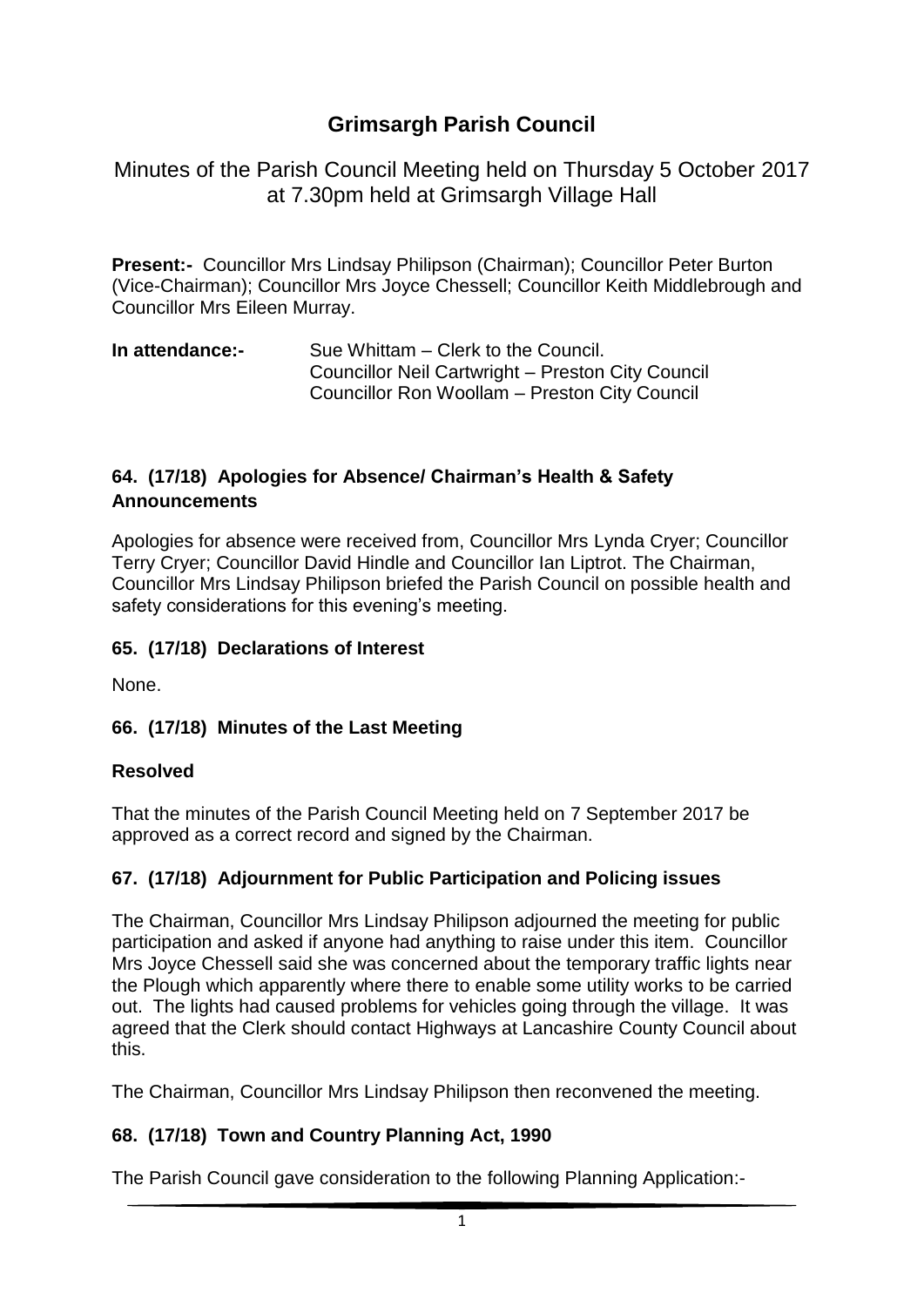06/2017/1005 - Beacon View, Dixons Lane, Grimsargh PR2 5LG Single storey side and rear extension and first floor extension to garage.

With regard to Planning Application 06/2017/1005, the Parish Council had no comments to make on this Planning Application.

It was noted that the Reserved Matters application for Park House Farm (06/2017/0724), had been approved by Planning Committee at Preston City Council earlier today. The applicants Wainhomes had at the last minute amended their application to disperse the affordable housing on the site and change those properties that were too close together. These amendments had meant that the Officer's recommendation had changed from refusal to approval which had been supported by the Planning Committee.

With regard to the Older Person's Village it was noted that this was likely to go to the next meeting of the Planning Committee on 9 November 2017. The Parish Council agreed that the Chairman, Councillor Mrs Lindsay Philipson should be approved to speak on this Planning Application on behalf of the Parish Council. Councillor Mrs Joyce Chessell said she would be happy to accompany the Chairman to the meeting.

There were no further planning issues for discussion at the meeting.

#### **Resolved**

1) That, with regard to Planning Application 06/2017/1005 the Parish Council had no comments to make on this application.

2) That, with regard to Planning Application 06/2017/0676 for the Older Person's Village in Grimsargh, the Chairman, Councillor Mrs Lindsay Philipson is given approval to attend the Planning Committee and speak on behalf of the Parish Council on this application.

#### **69. (17/18) Neighbourhood Planning – update**

The Chairman, Councillor Mrs Lindsay Philipson informed the Parish Council that currently 253 questionnaires had been returned and completed questionnaires were still being returned to the "drop off" points in the village. This was a very pleasing result. It was noted that a meeting of the Neighbourhood Planning Steering Group had been held on 4 October to discuss how to analyse the information contained in the questionnaires. The Steering Group were recommending that an independent data capture and analysing company should be used to collate this information. This would ensure that the information would be independently scrutinised. This was unanimously agreed by the Parish Council. It was noted that the Parish Council had received a grant for the Neighbourhood Plan and money would be used from this grant allocation for the data capture and analysis. Councillor Keith Middlebrough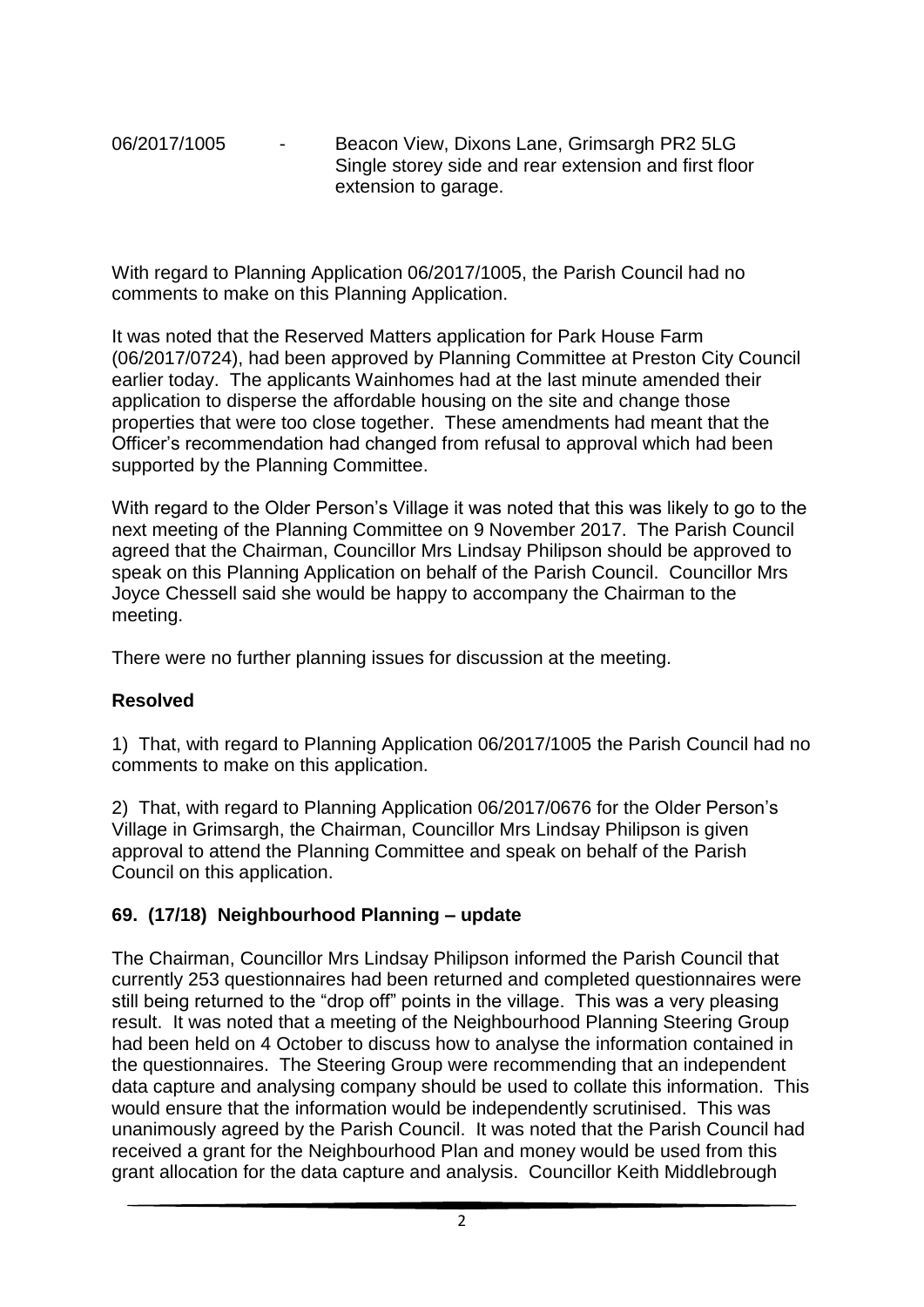said that Preston College had used a similar company for some work and he recommended contacting RCU who were locally based. The Clerk agreed to obtain quotes for this work and contact RCU and any other companies for a quotation.

## **Resolved**

1) That, approval is given to the use of a data capture and analysis company to collate the information contained in the Neighbourhood Plan questionnaires.

2) That the report is received and noted.

## **70. (17/18) Grimsargh Wetlands – update**

The Chairman, Councillor Mrs Lindsay Philipson gave an update to the Parish Council on progress with the Grimsargh Wetlands Trust. She said that the Wetlands Trust had arranged a volunteers day on 8 October and also there had been a good report about the Wetlands Trust in the Longridge News. Councillor Mrs Eileen Murray asked about the lease and the Clerk confirmed that she was waiting for the amended final version. It was therefore suggested and agreed that the Clerk should contact Jayne Woollam as the Secretary of Grimsargh Wetlands Trust to confirm that the Parish Council were happy for the volunteers day on 8 October to go ahead subject to the relevant Risk Assessments and insurance being in place to manage the volunteers. This was unanimously agreed.

With regard to being Corporate Members of the Wetlands Trust, it was agreed that the Parish Council should apply to be Corporate Members when membership is made available. This was also unanimously agreed.

With regard to appointing an independent person to liaise with the Wetlands Trust, it was agreed that this would be discussed further at the next meeting of the Parish Council.

## **Resolved**

1) That the progress with the Grimsargh Wetlands Trust is noted.

2) That approval is given to the Grimsargh Wetlands Trust carrying out a volunteers day on 8 October 2017.

3) That approval is given to the Parish Council becoming Corporate Members of the Grimsargh Wetlands Trust when membership becomes available.

4) That the Parish Council considers appointing an independent person as liaison with Grimsargh Wetlands Trust and this will be discussed further at the November meeting of the Parish Council.

## **71. (17/18) Green Spaces - update**

The Chairman, Councillor Mrs Lindsay Philipson informed the Parish Council that the Clerk, Councillor Mrs Joyce Chessell and herself had met with Mark Taylor at Preston City Council to discuss the points raised by the Parish Council at their last meeting. It was noted that Councillor Neil Cartwright had also attended the meeting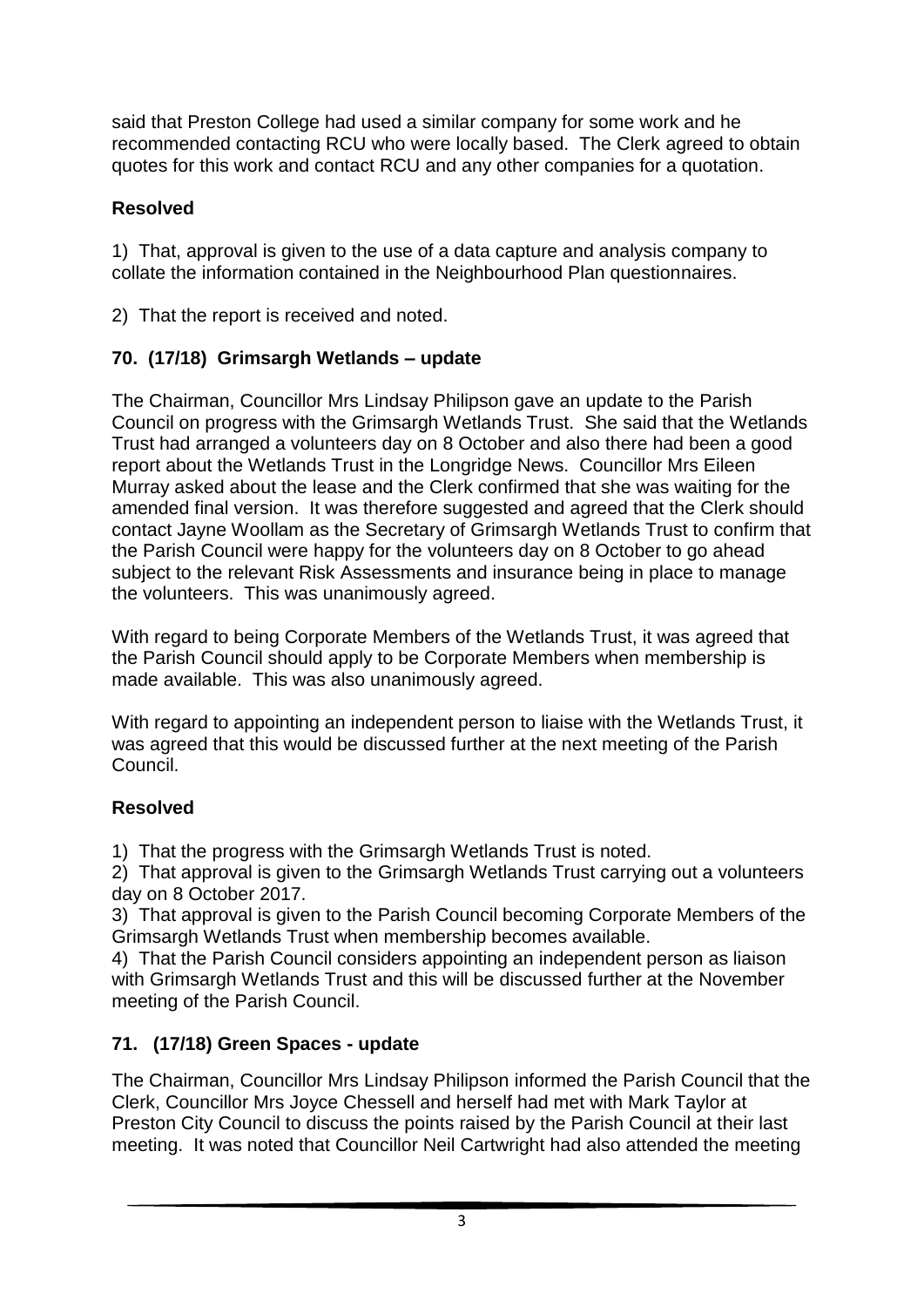and that Adrian Philips had been detained at another meeting so had given his apologies.

The Chairman, Councillor Mrs Lindsay Philipson said there had been an open discussion about the issues and that Mark Taylor had promised to respond to the points raised in time for the October Parish Council meeting. A response had now been received. In particular Preston City Council had updated the map to take into account the areas that they currently maintained including the Redrow estate. With regard to the S106 agreement, Preston City Council were of the opinion that the maintenance money was for five years and not ten years as stated in the notes from the meeting held on 19 April 2011 between Preston City Council and Grimsargh Parish Council. Councillor Mrs Murray who was present at the meeting in 2011 stated that this was categorically not true and that the notes from the meeting had been circulated to the Preston City Council representatives who had attended the meeting and they had not said that the original minutes were incorrect. Councillor Mrs Joyce Chessell also agreed with this.

It was therefore agreed that the Clerk should contact Mark Taylor and Adrian Philips and state that as far as the Parish Council were concerned the S106 monies used to fund the play area and maintenance on the Village Green were for a period of ten years. Therefore the Parish Council would agree to the contribution towards the green space maintenance of £3,190.00 subject to the Village Green element of the green space maintenance being proportionally reduced to take into account the monies that Preston City Council have already received from the S106 agreement. This was unanimously agreed.

#### **Resolved**

That the Parish Council agrees to the Clerk contacting Mark Taylor and Adrian Philips at Preston City Council to state that as far as the Parish Council are concerned the S106 monies used to fund the play area and maintenance on the Village Green is for a ten year period. Therefore, the Parish Council would agree to the contribution towards the green space maintenance of £3,190.00 subject to the Village Green element of the green space maintenance being proportionally reduced to take into account the monies that Preston City Council have already received from the S106 agreement.

## **72. (17/18) Electoral Review of Lancashire – Draft Recommendations**

The Parish Council gave consideration to the consultation by the Local Government Boundary Commission regarding the electoral review of Preston. It was noted that the draft recommendations had been published and the Boundary Commission were currently recommending that Rural East was a three Councillor Ward. The Parish Council agreed to support these proposals.

## **Resolved**

That, the Parish Council supports the recommendations of the Local Government Boundary Commission regarding the electoral review of Preston in particular that the Rural East Ward should be a three Councillor Ward.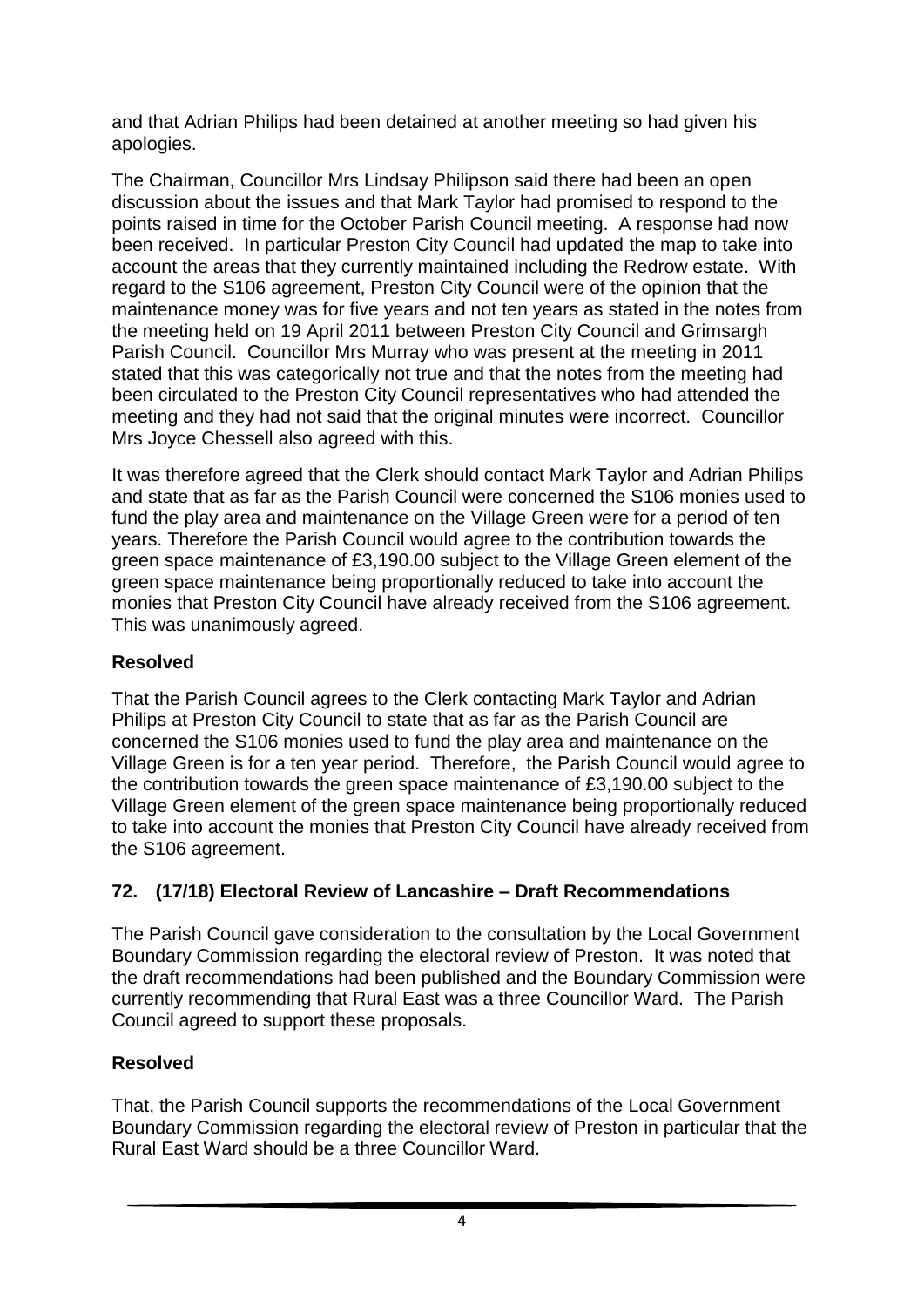## **73. (17/18) General items for expenditure**

The Parish Council gave consideration to the following items of expenditure:-

i) Re order of green dog poop bags - £31.20 including VAT per case of 800. It was agreed that three cases should be ordered.

ii) Repairs to benches in the village – estimated between £300 -£400. This expenditure was agreed.

iii) Re felting of bus shelters in the village – estimated cost £150. This expenditure was agreed.

Councillor Mrs Joyce Chessell also mentioned the old concrete sections of seats that were outside the Parish Council store and the Clerk agreed to speak to the Lengthsman to get these removed.

## **Resolved**

i) That approval is given to the purchase of three cases of green dog poop bags at a cost of £31.20 per case and this should be funded from Parish Council CiL monies.

ii) That approval is given to repair the benches in the village at an estimated cost of between £300 - £400 and this should be funded from Parish Council CiL monies.

iii) That approval is given to the re-felting of the bus shelters in the village at an estimated cost of £150 and this should be funded from Parish Council CiL monies.

## **74. (17/18) CCTV Project**

The Clerk said there was nothing further to report on this project at the moment and a further update would be provided on progress in due course.

## **75. (17/18) December Newsletter**

The following items were agreed for inclusion in the December newsletter:-

Neighbourhood Planning – Lindsay. Wetlands – Eileen. Remembrance Sunday – Lindsay. Carols around the crib – Sue. PC meeting dates – Sue. Spotlight on the Plough – Lindsay. Volunteering – Eileen. Field Day Ball – Jayne Woollam. Best Kept Village – Lindsay. Planter Competition – Lindsay. Myth busting – Eileen/Lindsay.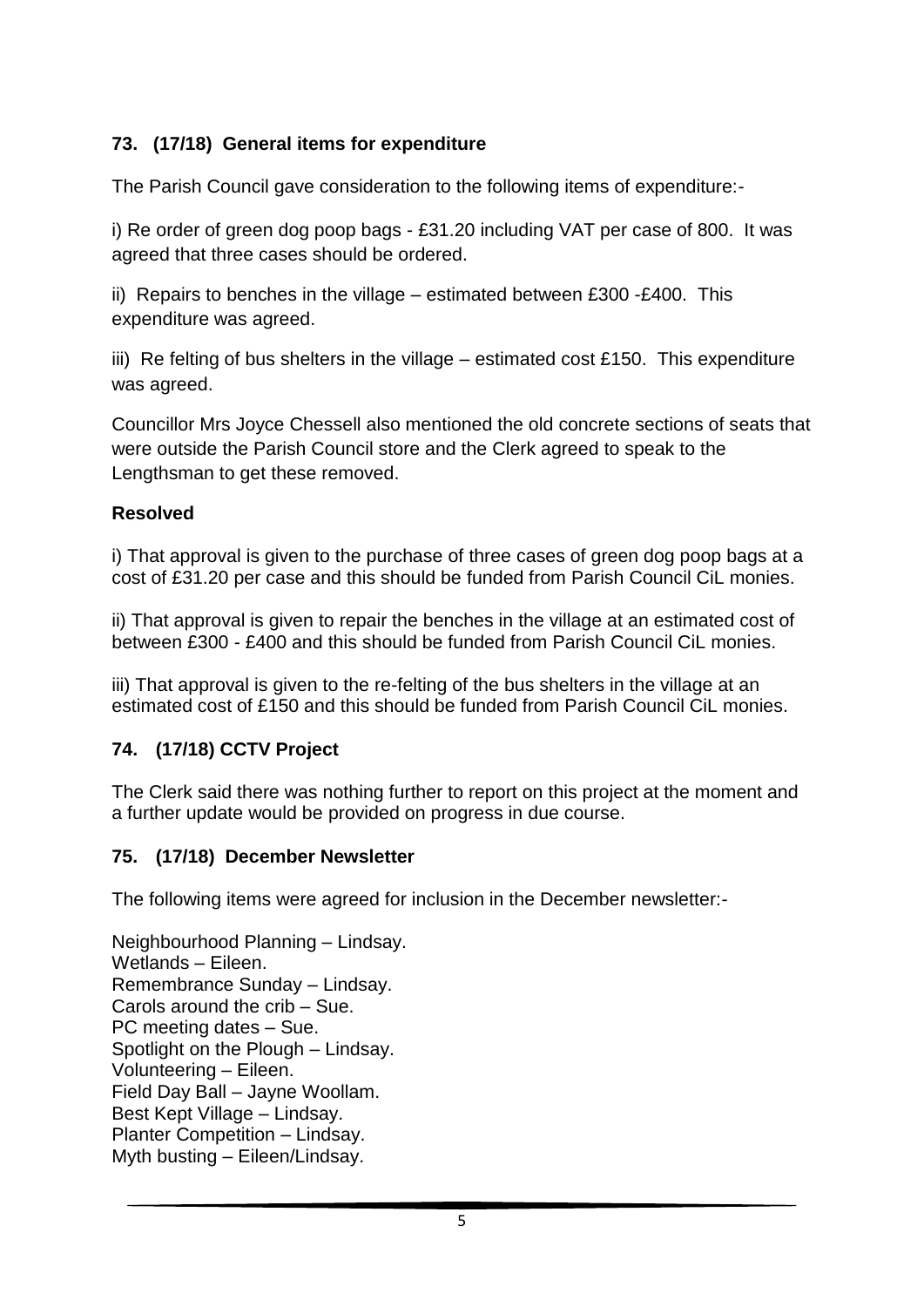The Chairman, Councillor Mrs Lindsay Philipson had also obtained a quote from B&D printers who had printed the Neighbourhood Planning questionnaires. They were quoting £343 + VAT for £1,200 copies. However, it was noted that this did not include the artwork so there would be an additional cost for this. Councillor Mrs Joyce Chessell asked if the newsletters could be printed on thinner less shiny paper and the Chairman, Councillor Mrs Lindsay Philipson said she would ask the printers to do this.

The Parish Council unanimously agreed to use B&D Print Services Ltd for the printing of the next Parish Council newsletter

#### **Resolved**

That the Parish Council approves using B&D Print Services Ltd for the printing of the December Parish Council newsletter at an estimated cost of £343 + VAT, and the additional cost of producing the artwork.

## **76. (17/18) Preston Area Committee (PAC)**

Councillor Peter Burton and the Chairman, Councillor Mrs Lindsay Philipson gave a brief update on the PAC meeting held on 27 September. It was reported that a number of Parish Councils were in ongoing discussions with Preston City Council about green space maintenance and Broughton Parish Council were looking at adopting their green spaces in their parish.

It had been suggested at the PAC meeting that there is more communication between parishes when dealing with cross-boundary planning applications. However, practically speaking it would be difficult for parishes to work together on planning applications as they may have different views on if the application should be granted or refused.

The Chairman, Councillor Mrs Lindsay Philipson confirmed that she would be attending the LALC conference in November and proposing the resolution from PAC regarding LALC updating their website and electronic communication to improve efficiency.

#### **Resolved**

That the report is received and noted.

#### **77. (17/18) Financial Matters, report from the external auditor and banking**

It was noted that we currently had an estimated £239,519.32 in the bank as at 4 September 2017. It was noted that this did not include the cheque to Grimsargh Wetlands Trust (-£20,000), which had been cashed and would be included in the October bank statement.